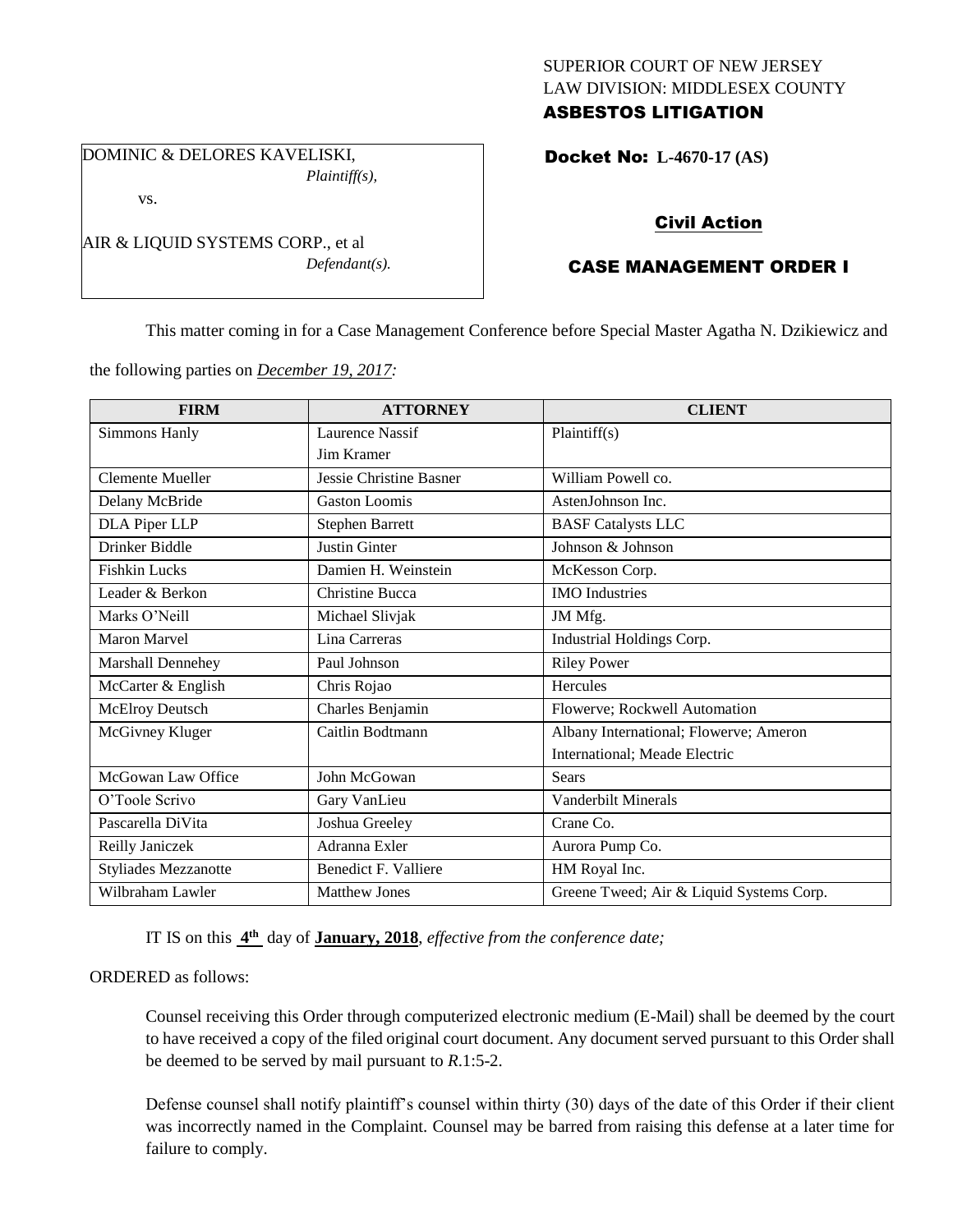## **DISCOVERY**

| February 5, 2018   | Plaintiff shall serve answers to standard interrogatories.                                                                                                                                                  |
|--------------------|-------------------------------------------------------------------------------------------------------------------------------------------------------------------------------------------------------------|
| February 26, 2018  | Defendants shall serve answers to standard interrogatories by this date.                                                                                                                                    |
| March 9, 2018      | Plaintiff shall propound supplemental interrogatories and document requests by this date.                                                                                                                   |
| April 13, 2018     | Defendants shall serve answers to supplemental interrogatories and document requests by this<br>date.                                                                                                       |
| March 9, 2018      | Defendants shall propound supplemental interrogatories and document requests by this date.                                                                                                                  |
| April 13, 2018     | Plaintiff shall serve answers to supplemental interrogatories and document requests by this<br>date.                                                                                                        |
| July 16, 2018      | Fact discovery, including depositions, shall be completed by this date. Plaintiff's counsel shall<br>contact the Special Master within one week of this deadline if all fact discovery is not<br>completed. |
| September 17, 2018 | Depositions of corporate representatives shall be completed by this date.                                                                                                                                   |

### **EARLY SETTLEMENT**

September 28, 2018 Settlement demands shall be served on all counsel and the Special Master by this date.

#### **SUMMARY JUDGMENT MOTION PRACTICE**

- October 12, 2018 Summary judgment motions shall be filed no later than this date.
- November 9, 2018 Last return date for summary judgment motions.

#### **MEDICAL DEFENSE**

- February 5, 2018 Plaintiff shall serve executed medical authorizations (along with answers to interrogatories) by this date.
- February 5, 2018 Plaintiff shall serve a diagnostic medical report and any medical records in plaintiff's possession by this date.
- November 30, 2018 Plaintiff shall serve medical expert reports by this date.
- January 25, 2019 Defendants shall identify its medical experts and serve medical reports, if any, by this date. In addition, defendants shall notify plaintiff's counsel (as well as all counsel of record) of a joinder in an expert medical defense by this date.

#### **LIABILITY EXPERT REPORTS**

November 30, 2018 Plaintiff shall identify its liability experts and serve liability expert reports or a certified expert statement by this date or waive any opportunity to rely on liability expert testimony.

 $\_$  ,  $\_$  ,  $\_$  ,  $\_$  ,  $\_$  ,  $\_$  ,  $\_$  ,  $\_$  ,  $\_$  ,  $\_$  ,  $\_$  ,  $\_$  ,  $\_$  ,  $\_$  ,  $\_$  ,  $\_$  ,  $\_$  ,  $\_$  ,  $\_$  ,  $\_$  ,  $\_$  ,  $\_$  ,  $\_$  ,  $\_$  ,  $\_$  ,  $\_$  ,  $\_$  ,  $\_$  ,  $\_$  ,  $\_$  ,  $\_$  ,  $\_$  ,  $\_$  ,  $\_$  ,  $\_$  ,  $\_$  ,  $\_$  ,